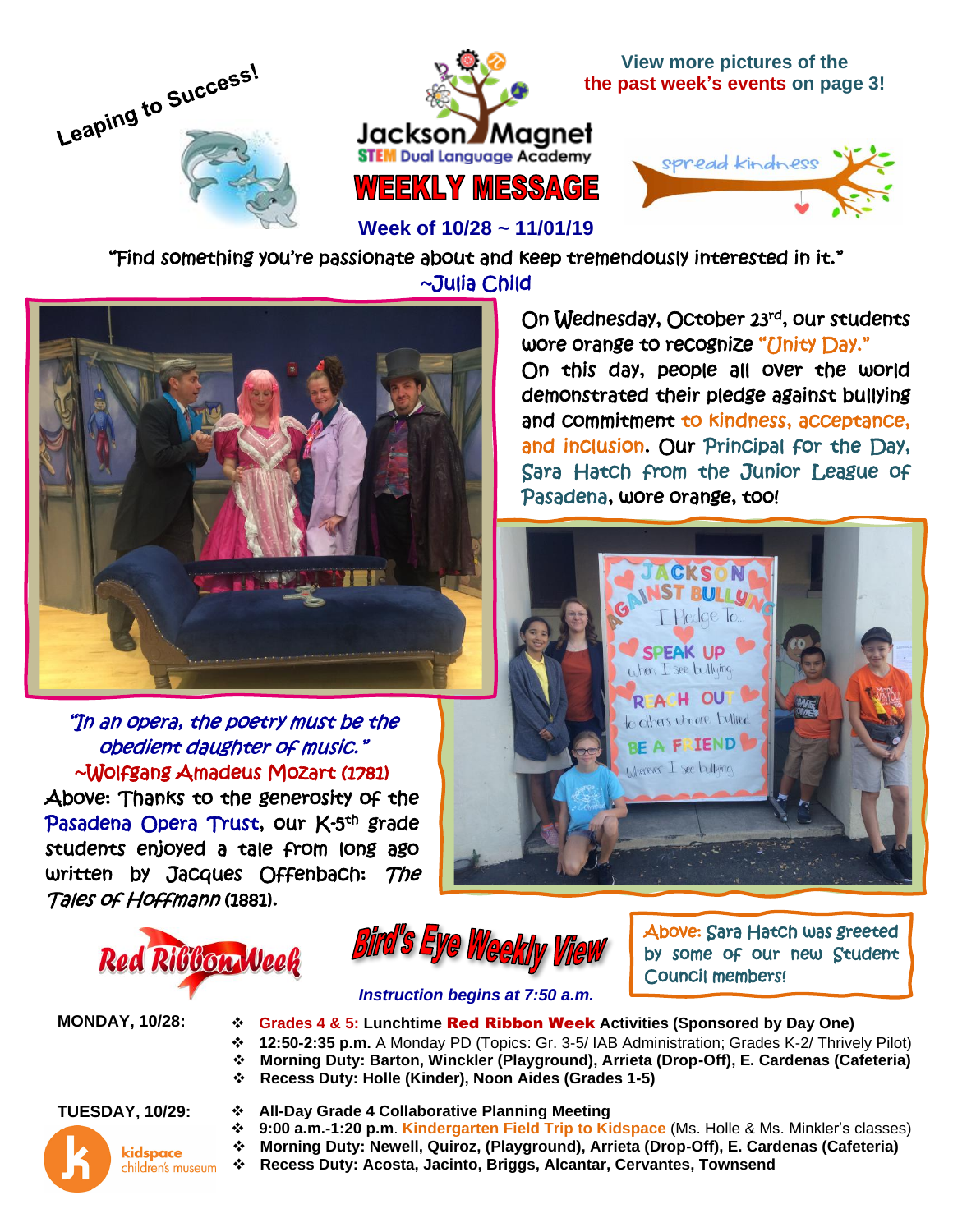- **WEDNESDAY, 10/30:** ❖ **All-Day Grade 3 Collaborative Planning Meeting** 
	- ❖ **Morning Duty: Banuelos, Newell (Playground), Arrieta (Drop-Off), E. Cardenas (Cafeteria)**
	- ❖ **Recess Duty: Ruiz, Ayala, Reese, Chenu, Barron, Mendoza**

- **THURSDAY, 10/31:** ❖ 1:45-2:15 p.m. School-Wide Costume Parade and Commitment to Kindness!
	- ❖ **Morning Duty: Quiroz, Salazar (Playground), Arrieta (Drop-Off), E. Cardenas (Cafeteria)**
	- ❖ **Recess Duty: Minkler, Silk, Jimenez, Taboada, Keavy, Fernandez**

**FRIDAY, 11/01:** ❖ **All-Day Coaches Training: ELD Cycle (Sandra will participate.)**

**Upcoming Events** 

- ❖ **8:30-10:15 a.m. Prospective Parent Tour**
- ❖ **Morning Duty: Banuelos, Iida (Playground), Arrieta (Drop-Off), E. Cardenas (Cafeteria)**

tendance Matters

❖ **Recess Duty: Suarez, Nava, O. Cardenas, Reyes, Strickland, Smith**



| SUN., 11/03:         | <b>*12:00-4:00 p.m.</b> School Beautification Day! (Landscaping and Weeding Needed)                                  |
|----------------------|----------------------------------------------------------------------------------------------------------------------|
| <b>TUES., 11/05:</b> | ❖ All-Day Grade 2 Collaborative Planning Meeting                                                                     |
|                      | *9:00 a.m.-1:50 p.m. Kinder Field Trip to Kidspace (Classes of Maestra Acosta, Ruiz, and Suarez)                     |
| WED., 11/06:         | ❖8:00-8:40 a.m. Grade 5 Trimester 1 Awards Assembly (Location: Auditorium)                                           |
| THUR., 11/07:        | ❖ All-Day Mindfulness Training ~ November Cohort                                                                     |
|                      | ❖ All-Day Grade 1 Collaborative Planning Meeting                                                                     |
|                      | ❖8:00-8:30 a.m. Kinder Trimester 1 Awards Assembly (Classes: Holle, Minkler) Location: Library                       |
| FRI., 11/08:         | <b>*7:30-8:00 a.m. Morning Assembly Celebrating Positive Attendance (Awards included!)</b>                           |
|                      | *8:00-11:30 a.m. Community Garden Day! (Volunteers are welcome in our school garden!)                                |
|                      | *8:20 a.m.-12:30 p.m. Rose Bowl Riders Field Trip (Participants: Mrs. Winckler's class)                              |
| MON., 11/11:         | ❖ VETERANS DAY HOLIDAY ~ NO SCHOOL ~ ENJOY!                                                                          |
| <b>TUES., 11/12:</b> | <b>*8:00-9:00 a.m.</b> Annual Fund Informational Community Meeting (Location change: Cafeteria)                      |
|                      | ❖8:05-8:50 a.m. Grade 4 Trimester 1 Awards Assembly (Location: Auditorium)                                           |
|                      | *8:30 a.m.-12:15 p.m. Grade 1 Field Trip: Descanso Gardens (Classes: Ayala, Silk, Briggs-1 <sup>st</sup> grade only) |
| WED., 11/13:         | ❖ All-Day Kindergarten Collaborative Planning Meeting                                                                |
|                      | ❖5:30-7:00 p.m. Northwest GATE Parent Night with Enrichment Activities for Students                                  |
|                      | <b>- Topic: Characteristics of GATE Students</b>                                                                     |
| <b>THUR., 11/14:</b> | ❖ All-Day Mindfulness Training ~ November Cohort                                                                     |
|                      | <b>*8:00-9:00 a.m.</b> English Learner Advisory Committee (ELAC) Meeting (Location: Cafeteria)                       |
|                      | ❖8:00-8:40 a.m. Grade 3 Trimester 1 Awards Assembly (Location: Auditorium)                                           |
| FRI., 11/15:         | <b>*8:30-10:15 a.m. Prospective Parent Tour</b>                                                                      |
| MON., 11/18:         | *8:10-8:55 a.m. Grade 1 Trimester 1 Awards Assembly (Location: Auditorium)                                           |
|                      | <b>*12:50-2:25 p.m.</b> A Monday PD (Topics include: SEL Presentation ~ LEARNs Collaboration; Technology             |
|                      | Presentation Featuring our Tech Lead)                                                                                |
| <b>TUES., 11/19:</b> | <b>*8:00-9:00 a.m.</b> General Meeting of the PTA (Location: Auditorium)                                             |
| WED., 11/20:         | ❖7:00-11:00 a.m. Makeup Pictures by Life Touch                                                                       |
|                      | *8:30 a.m.-12:15 p.m. Grade 1 Field Trip: Descanso Gardens (Classes: Maestras Jacinto and Nava)                      |
| THUR., 11/21:        | ❖8:00-8:45 a.m. Grade 2 Trimester 1 Awards Assembly (Location: Auditorium)                                           |
|                      | <b>*8:00-9:00 a.m.</b> Parent Education: Social-Emotional Development of Children (Location: Auditorium)             |
|                      | ❖ 2:30-3:30 p.m. School Site Council (SSC) Meeting                                                                   |
| FRI., 11/22:         | <b>*7:45 a.m.-12:30 p.m.</b> Shortened Day ~ Early Dismissal                                                         |
|                      | *8:00-8:35 a.m. Kinder Trimester 1 Awards (Classes: Acosta, Ruiz, Suarez) Location: Auditorium                       |
| $11/25 - 11/29$      | <b>Ve Fall Recess ~School is Closed ~ Happy Thanksgiving!</b>                                                        |
| THUR., 12/05:        | *9:00 a.m.-12:00 p.m. Grade 4 Field Trip: Pasadena Museum of History (Participants: Mrs. Keavy's class)              |
| FRI., 12/06:         | ❖ Photos with Santa: Catalina 2020 Fundraiser                                                                        |
|                      | <b><math>\div</math>8:30-10:15 a.m.</b> Prospective Parent Tour                                                      |
| SAT., 12/07:         | ❖12:00-4:00 p.m. Annual Fund: Winter Festival                                                                        |
| MON., 12/09:         | <b>*12:50-2:35 p.m.</b> A Monday PD (Topics include: Writing Units of Study: Check-In, Discussion, and               |
|                      | <b>Collaborative Planning)</b>                                                                                       |
| <b>TUES., 12/10:</b> | *9:00 a.m.-12:00 p.m. Grade 4 Field Trip: Pasadena Museum of History (Participants: Ms. Barron's class)              |
| THUR., 12/12:        | <b>*8:00-9:00 a.m. ELAC/PTA Potluck!</b>                                                                             |
|                      | *9:00 a.m.-12:00 p.m. Grade 4 Field Trip: Pasadena Museum of History (Ms. Cervantes' class)                          |
| FRI., 12/13:         | *8:00-11:30 a.m. Community Garden Day! (Volunteers are welcome in our school garden!)                                |
|                      | <b>☆8:30-9:30 a.m. Grades 4/5 Holiday Choral and Instrumental Performances</b>                                       |